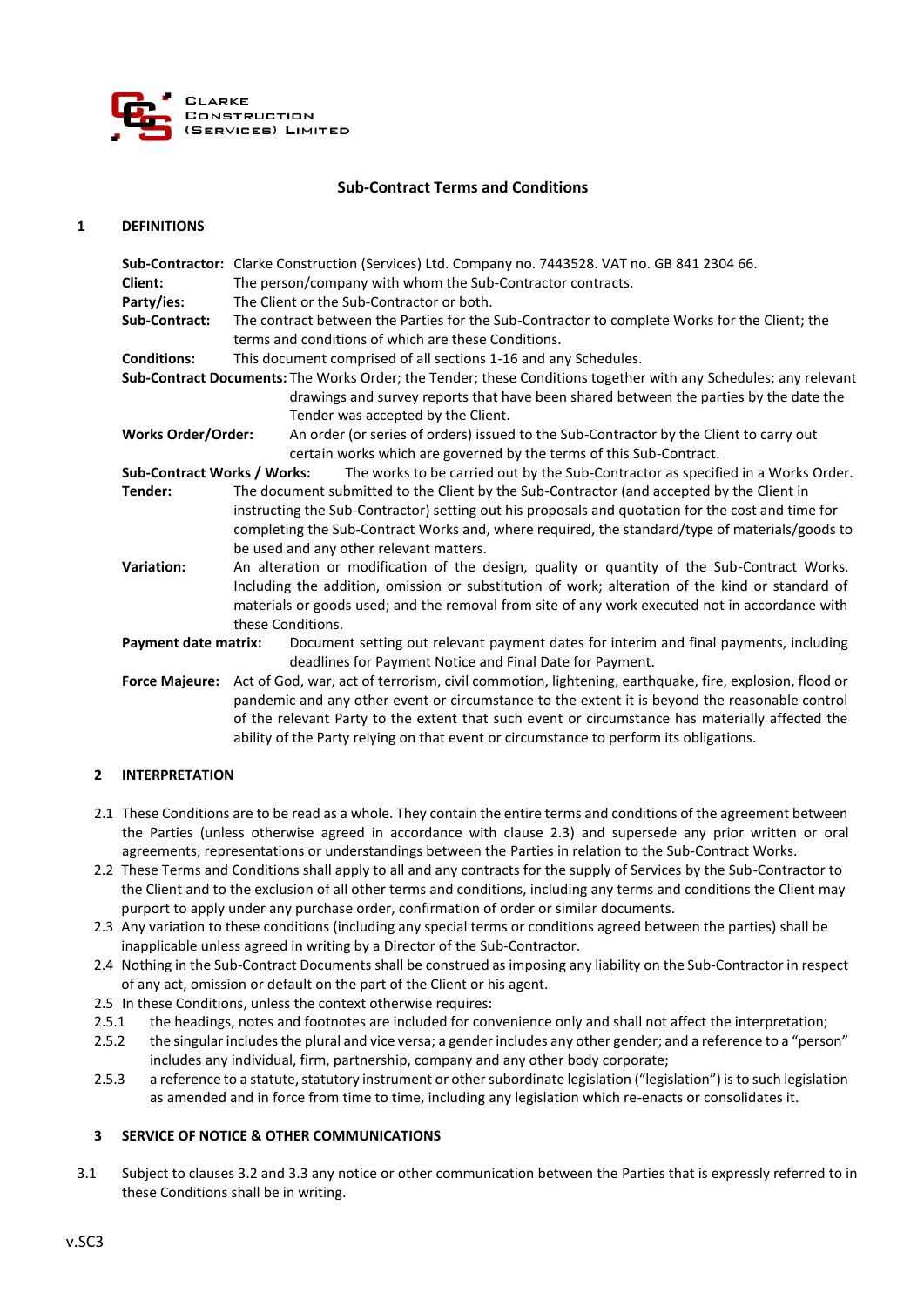- 3.2 If in an emergency any communication is made orally with respect to health and safety, risk of damage to property or insurance matters, written confirmation of it shall be sent as soon thereafter as is reasonably practicable.
- 3.3 Instructions issued by the Client or his representative that vary from the specifications in the Works Order and/or Tender will be executed whether those instructions are verbal or in writing and will be treated as an authorised Variation. The Client may not subsequently refuse to acknowledge the Variation and shall make payment according to Section 6 of these Conditions.
- 3.4 The address for service of notices on the Sub-Contractor is **Clarke Construction (Services) Ltd, Crestacre, Barracks Lane, Walsall WS9 9DL**.

# **4 BASIS FOR THE TENDER FOR THE WORKS ORDER**

- 4.1 The Tender for the Works Order is based solely on the instructions and information provided by the Client prior to submission of the Tender. Unless specifically identified and accounted for in the Tender, the following circumstances are excluded and, if required, will constitute a Variation and may need an additional quotation in respect of costs and/or time for completion of the Sub-Contract Works:
	- 4.1.1 The occurrence and as required removal, working around and/or making safe of any artificial or natural underground obstruction, ordinance, concrete, services, tanks or reservoirs, contamination, existing structures and/or any ground water, ground make up, bedrock or any other adverse physical conditions in the ground, and/or any de-watering and/or excavations in bedrock at the site required to be carried out as part of the Sub-Contract works;
	- 4.1.2 Alterations to and /or diversion of existing services;
	- 4.1.3 Weekend or out-of-hours work.
- 4.2 Unless specifically addressed within the Tender for the Works Order, the Tender is based on the following assumptions. Should any assumption be incorrect, any necessary consequential action will be treated as a Variation.
	- 4.2.1 Any material to be disposed of is inert and can properly and lawfully be disposed of as such;
	- 4.2.2 The Sub-Contractor's operatives may use on-site welfare facilities;
	- 4.2.3 The Works area will not be trafficked whilst the Works are carried out.
- 4.3 Variations to the Works Order for which the Tender has been accepted ("Variations") may be executed following verbal instruction and shall subsequently be confirmed in writing.
- 4.4 Variations shall be valued on a fair and reasonable basis, taking due account as appropriate of any rates and prices specified in the Tender.
- 4.5 The Sub-Contractor reserves the right to pass on to the Client any increase in the price of materials that form part of the Works Order that is due to:
	- 4.5.1 any factor beyond the control of the Sub-Contractor (including foreign exchange fluctuations, increases in taxes and duties, and increases in labour, materials and other manufacturing costs);
	- 4.5.2 any increase in costs passed on to the Sub-Contractor by his supplier;
	- 4.5.3 any request by the Client to change quantities, types or specification of materials;
	- 4.5.4 a delay in the commencement of the Sub-Contract Works or any request or instruction by the Client which alters the programme of Works;

The right referred to in this clause 4.5 will be exercised by giving notice to the Client at any time prior to the incorporation of the materials into the Sub-Contract Works and will be limited to the actual increase in cost to the Sub-Contractor.

4.6 All prices quoted in the Tender are exclusive of VAT. The Client shall notify the Sub-Contractor of his VAT status prior to the commencement of Sub-Contract Works and immediately following a change to that status. In the absence of written confirmation to the contrary, it shall be assumed that the Client is an End User/Intermediary Supplier for the purposes of reverse VAT and will be invoiced on that basis.

# **5 CARRYING OUT THE SUB-CONTRACT WORKS**

- 5.1 Unless otherwise specified in the Tender, the Sub-Contractor shall provide all material, labour, plant, equipment, storage and transport necessary for the carrying out of the Sub-Contract Works. The Sub-Contractor shall keep the site clear of all debris arising out of its own works and remove such debris from the site at its own expense.
- 5.2 The Sub-Contractor shall comply with all statutes, other legislation and bylaws in force insofar as they affect the Sub-Contract Works.
- 5.3 The Sub-Contractor shall comply with the Client's site safety rules ("the Rules") as current at the time of the execution of the Sub-Contract Works and shall ensure that all staff comply with such Rules and also with their responsibilities under health and safety legislation.
- 5.4 Subject to clause 5.5, all materials and goods for the Sub-Contract Works shall, so far as procurable, be of the kinds and standards requested by the Client and, if so requested, will be specified in the Tender.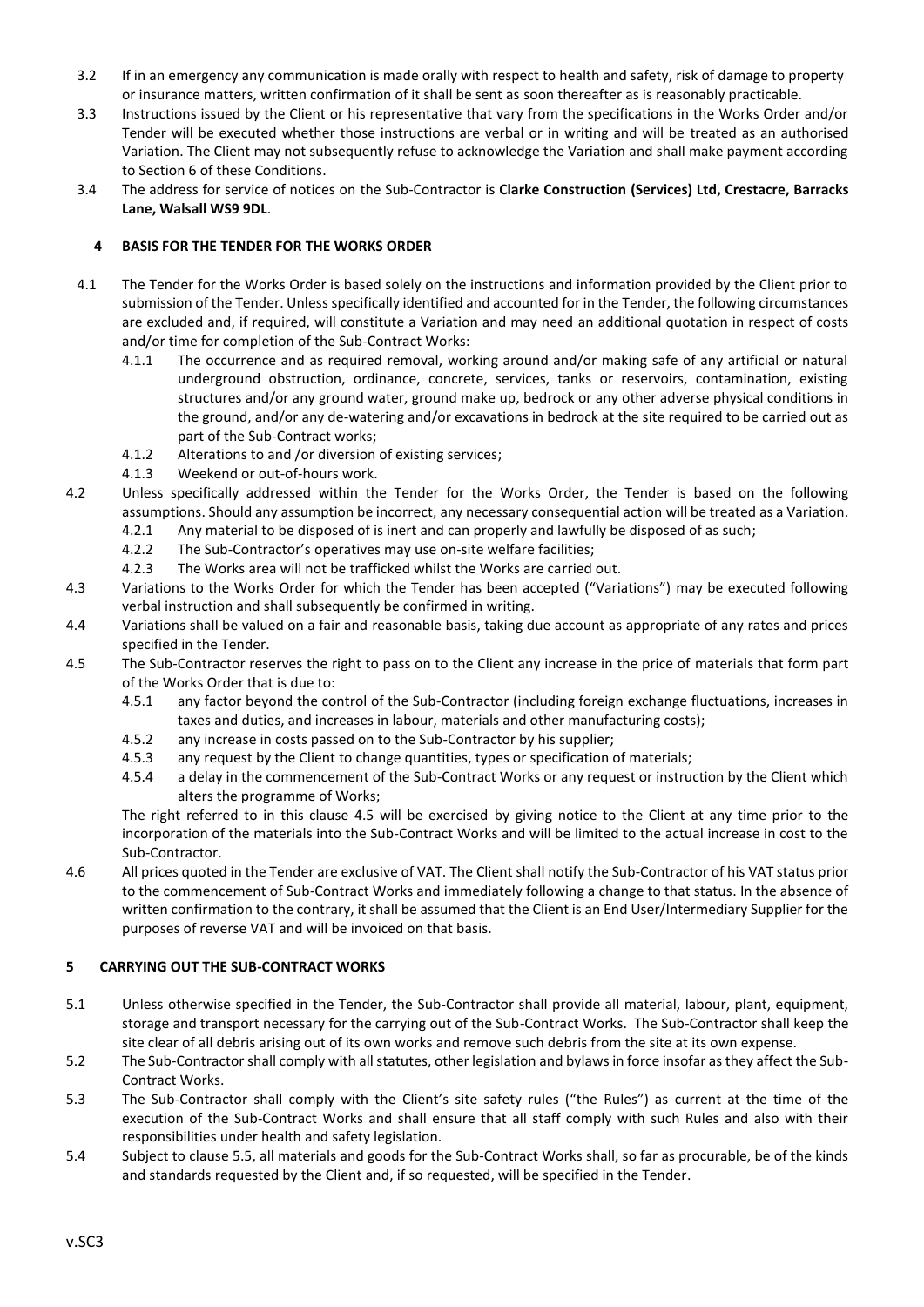- 5.5 The Sub-Contractor warrants to the Client that he shall exercise the standard of reasonable skill and care not to specify and/or use in the construction of the Sub-Contract Works any goods, materials or substances that are:
	- 5.5.1 prohibited by the Client's requirements;
	- 5.5.2 not in accordance with applicable British Standards and/or Codes of Building Practice;
	- 5.5.3 generally known within the construction industry at the time of use to be deleterious or hazardous to health and safety or detrimental to the structure, fabric or durability of the Works in the particular circumstances in which the material, substance, building practice or technique is used; and
	- 5.5.4 not in accordance with the guidance contained in the edition of "Good Practice in the Selection of Construction Materials" published by the British Council for Offices in 2011;
	- and he shall immediately notify the Client if he becomes aware of any such use.
- 5.6 If and to the extent that the Sub-Contractor is responsible for the design or specification of any part of the Subcontract Works it hereby warrants that it has exercised or will exercise all reasonable skill and care in the design and/or specification of the Sub-Contract Works or part thereof; the selection of the kinds of materials and goods; and the satisfaction of any performance specification where applicable.
- 5.7 In the interests of site safety the Client shall allow the Sub-Contractor exclusive possession of those areas of the site where the Sub-Contractor is working.
- 5.8 The Parties shall use reasonable endeavours to provide information, documentation and the like to the other Party so as to permit their respective compliance with The Construction (Design and Management) Regulations 2015 and any other statutory obligations.
- 5.9 The Sub-Contractor reserves the right to sub-sub-contract part or the whole of the Sub-Contract Works but shall remain responsible for carrying out and completing the Sub-Contract Works in all respects in accordance with this Sub-Contract.

# **6 PAYMENT**

- 6.1 For Sub-Contract Works which are expected to be completed within 30 days, payment in full without set-off, withholding, deductions, retention or counterclaim is due 14 days after the date of the Sub-Contractor's invoice and the provisions of clauses 6.3-6.8 do not apply;
- 6.2 For Sub-Contract Works which are expected to exceed 30 days, the provisions of the following clauses 6.3- 6.9 apply;
- 6.3 Interim and final payments shall be made by the Client to the Sub-Contractor in accordance with the Payment Date Matrix contained within this Sub-Contract (Schedule 1). Where there is no date contained within the Payment Date Matrix, or a Payment Date Matrix has not been provided, payment shall be made in accordance with the provisions of the following clauses 6.4-6.9:
- 6.4 Valuations of the works executed shall take place on a monthly basis in week ending the last Friday of each month;
- 6.5 The Sub-Contractor will make an application to the Client (a "Payment Application") stating the sum that the Sub-Contractor considers due to him and the basis on which that sum has been calculated. The Final Date for Payment shall be 14 days after the date of the Payment Application.
- 6.6 The calculation of the amount proposed to be paid in each valuation month shall be based on the total value of items 6.6.1 to 6.6.4 inclusive less the value of item 6.6.5.
	- 6.6.1 The sub-contract work on site properly executed, including works under a Variation. Where a priced activity schedule is included in the Sub-Contract Documents, the value to be included in each activity shall be a proportion of the price stated equal to the proportion that has been properly executed;
	- 6.6.2 Sub-contract site materials, including any pre-agreed items for payment off-site;
	- 6.6.3 Costs of additional works executed in consequence of non-compliant work by the Client or other contractor or sub-contractor not under the control of the Sub-Contractor, or any negligence, breach of statutory duty, omission or default of the Client or any of his agents;
	- 6.6.4 Costs of de-mobilising and re-mobilising following suspension of works by the Sub-Contractor in consequence of non-payment by the Client (clauses 7.1 & 7.2);
	- 6.6.5 the sums previously paid as interim payments under this Sub-Contract.
- 6.7 Not later than 5 days after receipt of the Payment Application (or in the absence of a Payment Application, 5 days after the last Friday in the month) the Client shall give notice (a "Payment Notice") to the Sub-Contractor, stating the sum that he considers to be due to the Sub-Contractor, and the basis on which that sum has been calculated. Subject to clause 6.8, if a Payment Notice is not given in accordance with this clause 6.7, the Client shall pay the Sub-Contractor the sum stated as due in the Payment Application.
- 6.8 Where the Client intends to pay less than the sum stated as due from him in the Payment Application, he shall give the Sub-Contractor a Pay Less Notice which shall specify the sum he considers to be due at the date the notice is given and the basis on which that sum has been calculated.
- 6.9 Unless expressly confirmed to the contrary, in writing, by a Director for the Sub-Contractor before the commencement of the Sub-Contract Works, this agreement does not provide for any retentions.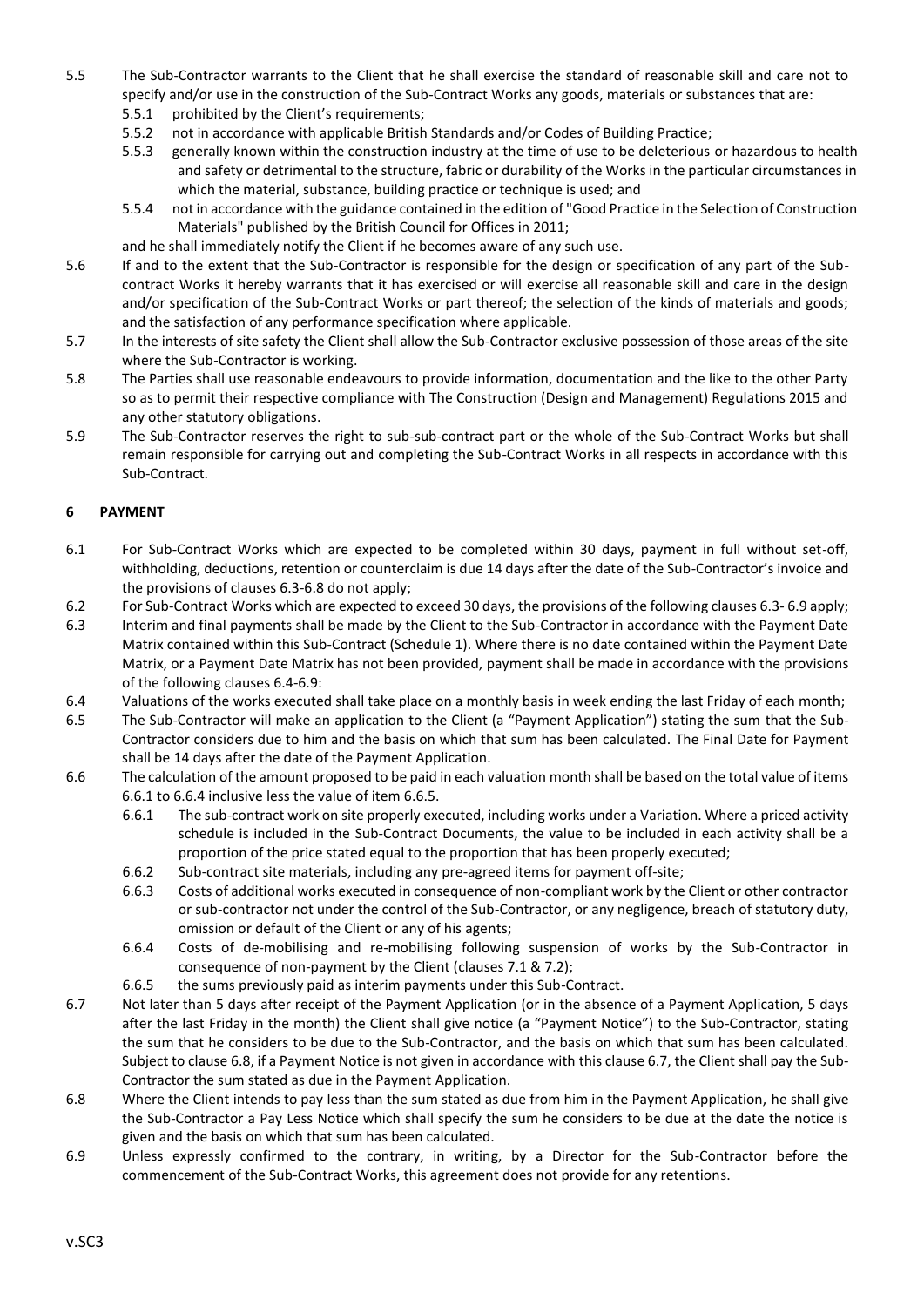# **7 NON-PAYMENT BY THE CLIENT**

- 7.1 If the Client fails to pay a sum payable in accordance with the above section 6 (together with any VAT properly chargeable in respect of that payment), or any sum due to the Sub-Contractor under the terms of a separate contract, by the Final Date for Payment the Sub-Contractor, without affecting his other rights and remedies, may suspend performance of any or all of his obligations, without further notice, notwithstanding any statutory requirement for notice or other term of this Sub-Contract. This clause 7.1 is deemed and accepted by the Parties as being sufficient notice to the Client of the Sub-Contractor's intention to suspend the performance of his obligations should payment not be received within 7 days after the Final Date for that Payment and that the ground for such suspension is the non-payment by the Client of the relevant sum. That suspension may continue until payment is made by the Client to the Sub-Contractor in full.
- 7.2 Where the Sub-Contactor exercises his right of suspension under clause 7.1 the following provisions apply:
	- 7.2.1 The period for completion shall be extended by the same number of days as it takes for payment to be made in full, and until such payment is made the completion date shall not apply.
	- 7.2.2 He shall be entitled to a reasonable amount in respect of costs and expenses reasonably incurred by him as a result of exercising the right.
- 7.3 In the event of non-payment by the Client as described in this section 7, simple interest at 5% above the Bank of England rate (when payment fell due) is due to the Sub-Contractor for the period from Final Date for Payment until payment is made.
- 7.4 In the event of non-payment by the Client as described in this section 7, within 14 days of the Final Date for Payment, the Sub-Contractor may, on the expiry of that 14 day period, by notice to the Client, terminate its employment under the Works Order.
- 7.5 In the event of the employment of the Sub-Contractor being determined as per clause 7.4 the Client shall pay to the Sub-Contractor all sums due that have accrued prior to the date of such determination. An account shall be taken of the factors set out in clause 6.6 and of any other damages caused to the Sub-Contractor by or in consequence of such determination. Payment of these sums shall be due immediately and interest as referred to in clause 7.3 will be due for the period from the date of determination until payment is made.

### **8 PROGRESS OF THE SUB-CONTRACT WORKS**

- 8.1 The Sub-Contractor shall commence the Sub-Contract Works at such time(s) as set out in the Order and shall carry out and complete the whole of the Sub-Contract Works within the period(s) set out in the Order.
- 8.2 If and whenever it becomes reasonably apparent that the commencement, progress or completion of the Sub-Contract Works or such works in a section is being or is likely to be delayed, the Sub-Contractor shall give notice to the Client of the material circumstances, an estimate of any expected delay in the completion of the Sub-Contract Works.
- 8.3 If on receiving a notice and particulars under clause 8.2 any of the following events have occurred and completion of the Sub-Contract Works is likely to be delayed beyond the period(s) for completion, then the Client shall give an extension of time by fixing such revised period(s) for completion as is fair and reasonable.
	- 8.3.1 Variations;
	- 8.3.2 Deferment of the giving of possession of the Site;
	- 8.3.3 The execution of work for which an approximate quantity included in the Bills of Quantities or contract bills is not an accurate reflection of the quantity of work required;
	- 8.3.4 Any impediment, prevention or default, whether by act or omission, by the Client or his agent;
	- 8.3.5 The carrying out by a Statutory Undertaker of work in pursuance of its statutory obligations;
	- 8.3.6 the occurrence and as required removal, working around and/or making safe of any artificial or natural underground obstruction, ordinance, concrete, services, tanks or reservoirs, contamination, existing structures and/or any ground water, ground make up, bedrock or any other adverse physical conditions in the ground, and/or any de-watering and/or excavations in bedrock at the site required to be carried out as part of the Sub-Contractor's works which is not identified and expressly stated in the Tender;
	- 8.3.7 Force Majeure
	- 8.3.8 A pandemic event as defined by i) any pandemic (including, but not limited to, the COVID-19 Coronavirus outbreak and/or any mutation thereof and any other Outbreak of an infectious human disease), ii) any measures, recommendations, regulations and legislation issued by the government and/or public authorities in relation to any pandemic from time to time, and/or iii) any consequences of any pandemic which are outside the reasonable control of the Sub-Contractor, which affects the Sub-Contract Works including without limitation the Sub-Contractor being unable to reasonably access the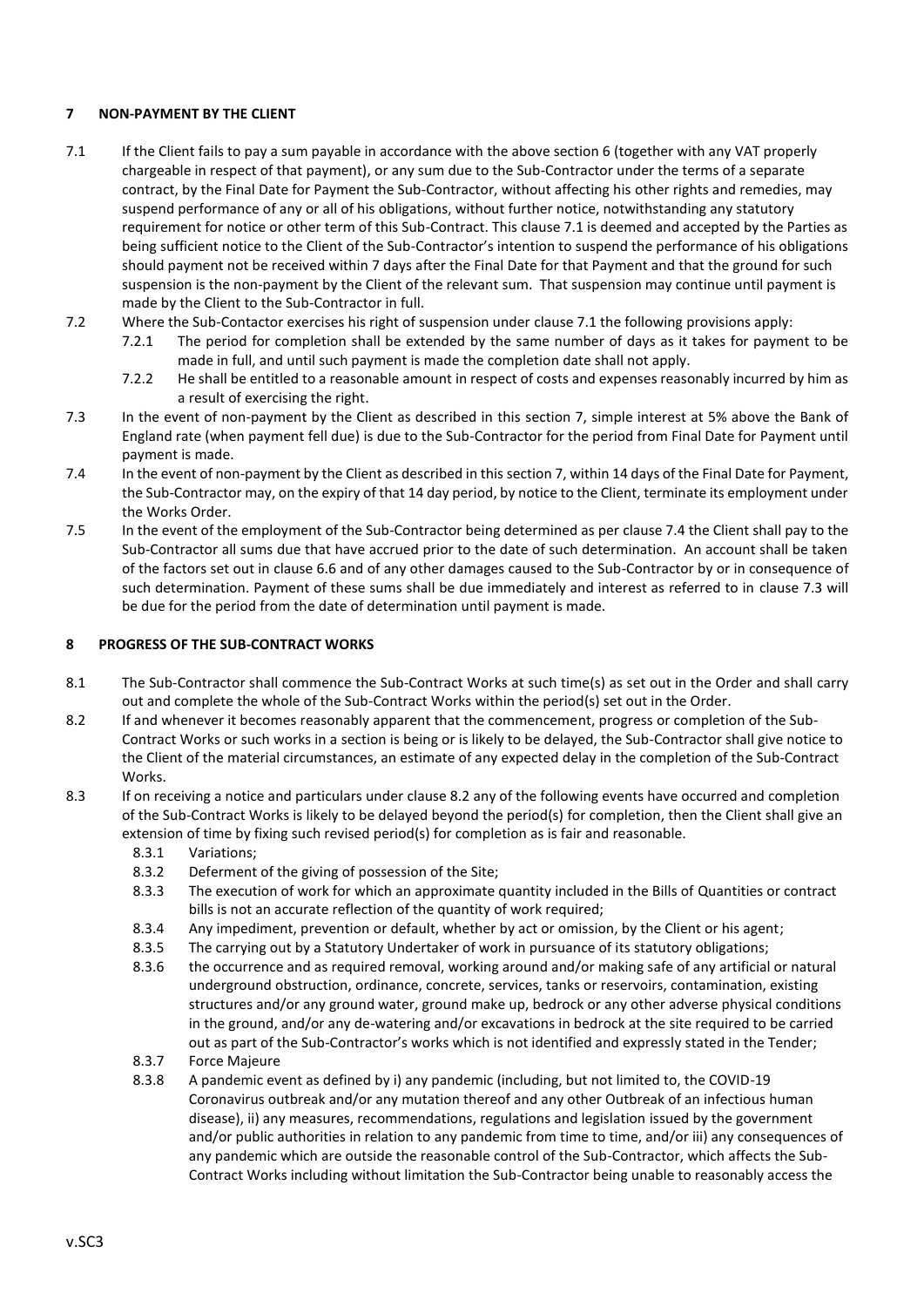Site, delay in or non-delivery of any materials required for the Sub-Contract Works, the Sub- Contractor being unable to reasonably adequately resource the Sub-Contract Works;

- 8.3.9 Any weather conditions that are so severe they cause the Sub-Contract Works to be suspended;
- 8.3.10 the suspension of work by the Sub-Contractor in accordance with clause 7.2.1;
- 8.3.11 the exercise by the UK Government or any local or public authority of any statutory power which directly affects the execution of the works and is not occasioned by the default of the Sub-Contractor.

#### **9 LIABILITY & INSURANCE**

- 9.1 Nothing in these Conditions shall be construed as imposing any liability on the Sub-Contractor in respect of any act, omission or default on the part of the Client or his agent.
- 9.2 Without prejudice to clause 9.1 the Sub-Contractor shall indemnify the Client and in addition will adequately insure against all claims which may be brought against the Client arising out of the execution of the Sub-Contract Works which may be due to any act, default or negligence on the part of the Sub-Contractor his agents or servants, and will indemnify the Client against the same. Any damage arising out of the act, default or negligence of the Sub-Contractor shall be limited to the amount in which the Sub-Contractor has insurance in respect of that damage.
- 9.3 The Sub-Contractor will on written request by the Client produce the policy or policies of insurance and receipts for premiums relating to the risks aforesaid for the inspection of the Client.
- 9.4 If the Sub-Contractor is responsible for the design or specification of any part of the Sub-Contract Works, the Sub-Contractor shall procure Professional Indemnity Insurance, to a reasonable and proper level having regard to the value of the Sub-Contract Works, and maintain that insurance for the duration of the works. Documentary evidence of said insurance shall be provided to the Client on request.

### **10 BANKRUPTCY**

If, before practical completion of the Sub-Contract works either Party commits any act of bankruptcy or makes or enters into any Deed or Arrangement or Composition with creditors or suffer or allow any execution whether legal or equitable to be levied on the property of either Party or obtained against either Party or if being a Company, either Party enters into liquidation whether compulsory or voluntary (except liquidation for the purpose of amalgamation or reconstruction) or has an administrative receiver appointed, the employment of the Sub-Contractor may be terminated by notice by either Party.

#### **11 BRIBERY ACT COMPLIANCE**

The Sub-Contractor shall procure that any person performing services in connection with this Sub-Contract shall comply with all applicable laws, statutes, regulations and codes relating to anti-bribery and anti-corruption practices.

#### **12 DISPUTE RESOLUTION & ADJUDICATION**

- 12.1 If any dispute shall arise between the Client and the Sub-Contractor either Party shall give notice to the other specifying the nature of the dispute and the Parties shall agree a date and time to meet and seek to resolve the issue(s).
- 12.2 If following the steps referred to in clause 12.1 the dispute has not been resolved, either party may refer the dispute to the adjudication of such person as the Parties may agree to appoint as adjudicator, or failing such agreement, as may be appointed by the Royal Institution of Chartered Surveyors. The provisions of Part 1 of the Schedule to the Scheme for Construction Contracts (England & Wales) 1998 (as amended) shall apply to this Sub-Contract.

### **13 THIRD PARTIES**

- 13.1 The Sub-Contractor shall enter into collateral warranties with third parties in accordance with the Client's requests in so far as and to the extent that such requests are notified to the Sub-Contractor prior to the commencement of the Sub-Contract Works. Should the Client notify the Contractor after commencement of the Contract Works that a collateral warranty is required, the Contractor may charge an administrative fee of £30 per document.
- 13.2 The Client and Sub-Contractor hereby agree that, notwithstanding any other provision of the Sub-Contract, the Sub-Contract shall not purport to confer on any third party any right to enforce any term of the Sub-Contract for the purpose of the Contracts (Rights of Third Parties) Act 1999.

### **14 RETROSPECTIVE EFFECT**